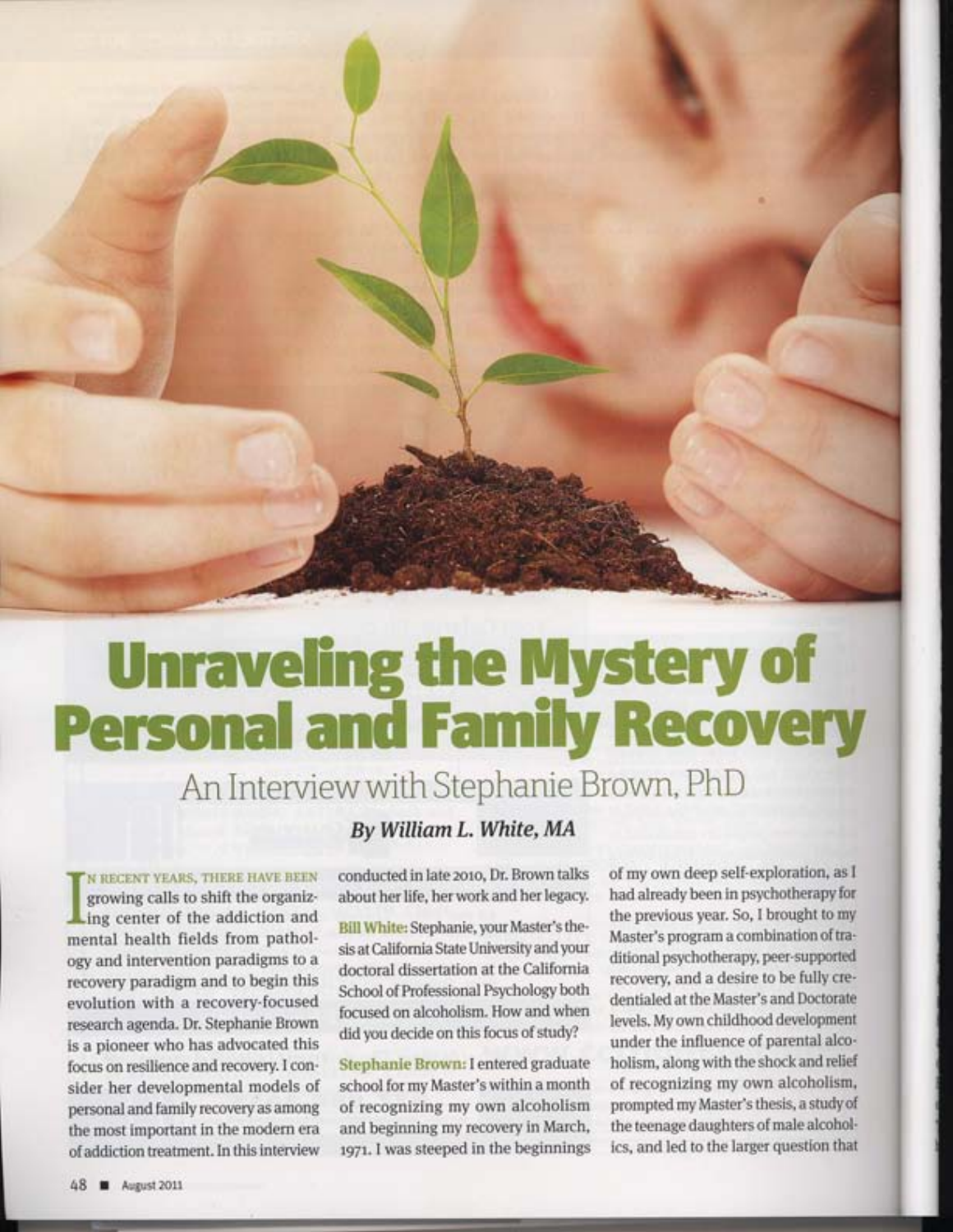has guided mywork: "What happens to people when they stop drinking?"

Sill White; In 1985, you published the book, Treating the Alcoholic: A Developmental Model of Recovery, that set forth the developmental perspective that has irtformed much of yourwork.

Stephanie Brown: Treating the Alcoholic was a translation of my doctoral dissertation, now further confirmed by our patient work at Stanford. It outlined the stages in a developmental process and the tasks of treatment for the patient and the therapist at each stage, a radical way of thinking about alcoholics and alcoholism at that time for both the addictions and the mental health worlds.

I suggested that alcoholism and alcoholism recovery is an ongoing process, not an event, and outlined four general stages in this continuum. These are now widely known as active drinking, transition, early recovery and ongoing recovery. Today, we say active addiction; drinking/using transition and abstinent transition, the move from active use to abstinence; early recovery, which centers on new development of self; and ongoing recovery, which is the stabilization of new behaviors, a new identity and a whole new self.

Eill White: \Mhen first reading this work, I was struck with the simple but profound idea that, as people shifted from one stage of recovery to the next, treatment approaches need to shift in tandem with these transitions.

Stephanie Brown: That's right. In my view, mental health professionals at that time did not understand addiction, and in fact, were often doing more harm than good in their approach to treating alcoholics. Mental health theories worked against an understanding of the developmental process of healthy growth. Even today, many difficult experiences of recovery can be misinterpreted as "pathology" instead of a normal part of healthy recovery development.

Bill White: You were very involved in the early Adult Children of Alcoholics (ACOA) movement. How do you look back on that movement today?

Stephanie Brown: With great warmth and affection. We came together as a group of individuals who had all begun to focus our professional work on the needs of children of alcoholics or adult children of alcoholics. We became NACoA, the National Association for Children of Alcoholics. There were ini tially about 15 of us, all professionals, and all, or most, self-identified adult children. We were all responding to ourown emotional children of alcoholic selves in a desperate need to "make real" and to name the truths of our lives-the reality of growing up with alcoholic/ addicted parents.

The social movement lasted a good ro years, and then its major themes were picked up by academic research which inthe r99os, validated our original findings. The social movement quieted, as social movements do, waiting until their "cause" is integrated and institutionalized in the culture or forgotten. Fortunately, this social movement survived and is now well-integrated in mental health and addiction.

Bill White: What do you think are some of the most important contributions of this movement?

Stephanie Brown; Most important was the naming of reality, the power of the label-children of alcoholics, adult children of alcoholics-because that label identifies parental alcoholism as a key source of a child or adult's development. It says that living with parental addiction will have an influence. The COA and ACOA movement highlighted the interpersonal nature of individual development and the difficulties adults brought from their childhood into their adult experience. It also provided a clear link to the emerging broader mental health fleld of trauma. Twenty-five years later, all of these contributions are

part of theory and practice in both mental health and addiction.

**Bill White: Your book, A Place Called** Self: Women, Sobriety and Radical Transformafion, deeply touched manypeople.

Stephamie Srown: At the time I wrote A Place Called Sef, I was deepening my understanding of the role of paradox in recovery. Hazelden asked me to explore some of these paradoxes from the perspective of recovering women. I reviewed the stages of development and reviewed the significance of surrender-of hitting bottom, of powerlessness. Then I addressed the question, "How can women accept their powerlessness when the culture is pushing them to claim their power?" I believe that's where the paradox comes in: that women, just like men, come to understand their fundamental humanity in the powerlessness, in the realization that we are all ulti mately dependent-we find the power in powerlessness. '

Bill White: In 1999, you published a bookwith Virginia Lewis, The Alcoholic Family in Recovery, that transformed my own understanding about family recovery from alcoholism.

Stephanie Brown: That book came at the end of a ro-year research project that Virginia and I undertook in 1990 to study the process of recovery for the family. I had always wanted to knowwhat happens to the whole family when the drinking of one or both parents stops. We asked the same main question I had asked previously: is the process ofrecovery for the family similar to the process for the individual, and do the stages of active addiction and recovery I identified for the individual hold true for the family? We discovered pretty quickly that these stages do hold true and that they are a good guideline for understanding what happens with recovery growth following abstinence.

We realized we needed a different kind of model to understand the processes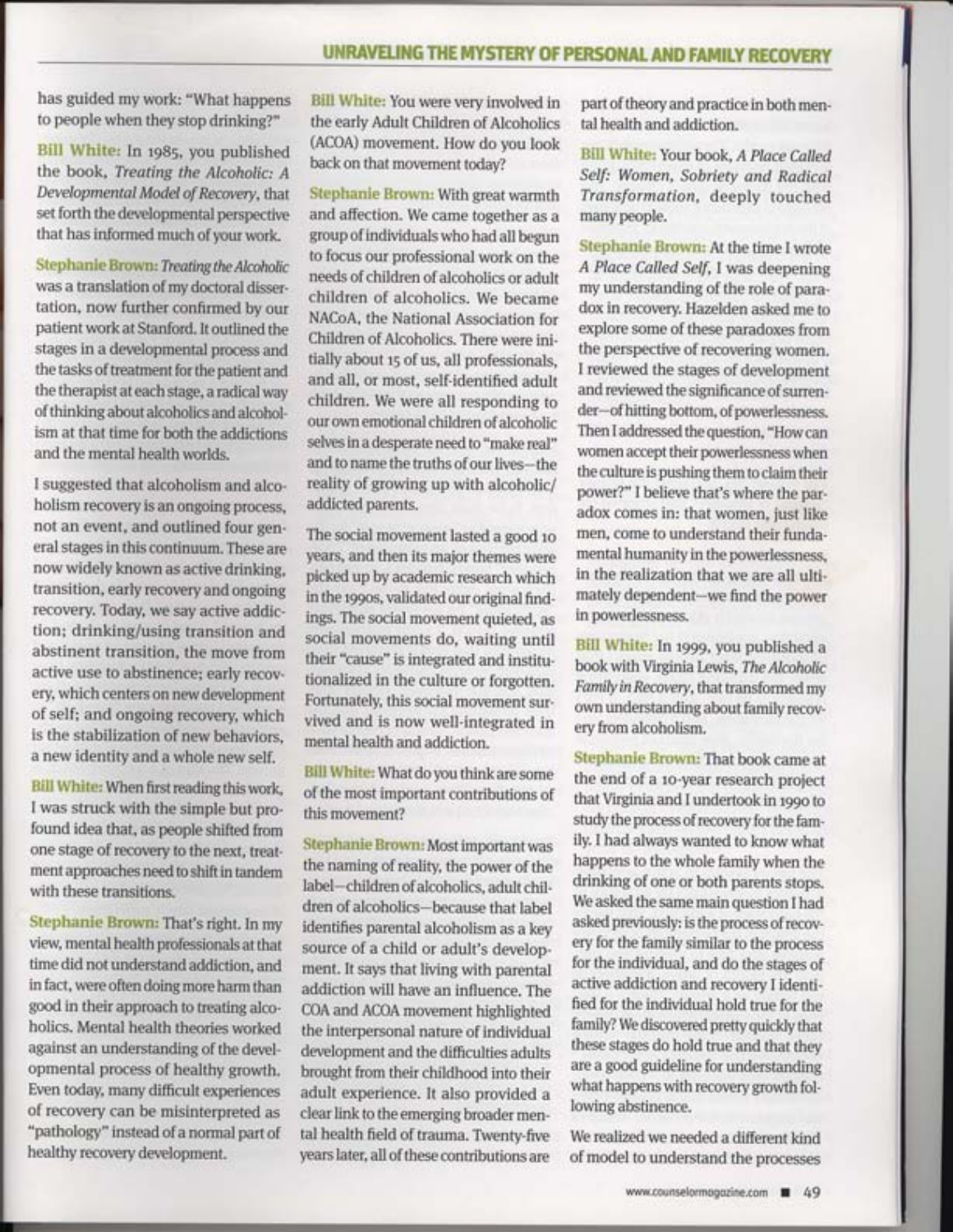involved for the family. So, we developed a matrix in addition to the linear, sequential stage model. Through the matrix, we included domains of experience along with the stages of family change. The domains of experience allowed us to look at the environment and family system in addition to individual experience. The environment includes the context and atmosphere of family life in which we all live every day, but rarely think about or acknowledge. We looked at the atmosphere, the mood, the tone, the feeling, the emotional experience of living within the addicted family as it transitioned into recovery and beyond. We quickly identified trauma as an organizing theme for the change process.

Bill White: Yes, you used the phrase "trauma of recovery" that stunned me when I first read it.

Stephanie Brown: By 1994/95, we were well into analyzing family data and clearly saw that the experience of trauma, so starkly evident during active addiction, continues in the beginnings of recovery. Most people expect that when the drinking stops, everything is going to be fine, and it isn't. It isn't for the individual, and it definitely isn't for the family. New kinds of problems actually emerge with recovery, totally unexpected because no one knows what to expect with abstinence, and the family members do not know how to operate without the drinking.

The family system in active addiction achieves homeostasis by adapting to the pathology of addiction. That leaves the family in the beginnings of recovery without structure to nurture and support the health of family members or the family as a whole. There's a vacuum in the system, which often creates more trauma-new trauma-which we labeled the "trauma of recovery." Clearly, this vacuum is a time when the family needs much greater external support to help "hold" them in their new recovery process. The transition from exiting formal treatment to achieving stable family functioning is still a huge vacuum for many families. We found, sadly, shockingly, that children are often more traumatized in the beginnings of recovery than they were during active addiction.

Bill White: You've proposed that the roles, rules, rituals and other homeostatic mechanisms that allow the addicted family to function must collapse and be replaced in the recovery process, and you've recenfly talked about the need for what you call scaffolding that can support the rise of a new family process. \Mhat happens if families don't have that kind of scaffolding?

Stephanie Brown: Most families in recovery have not had that scaffolding, which means external structures of support. In the early days, family members were viewed as "support people" for the addicted person, an extension of "codependent" family dynamics. In essence, they were expected to become the "scaffolding" for the newly recovering addicted person. It's only recently been recognized that family members need their own separate recoveries as individuals, and that they must "detach" from their unhealthy involvement with the addicted person. This is of course what Al-Anon teaches. Family members can be supportive of others' recovery as long as they have their own, and that their own individual recovery comes first.

Families who participated in "family programs" during the '8os and '9os were provided some degree of "scaffolding" during the course of that treatment, but not much because they were not the "identifled patient." As many told us in the research, they felt important before the addicted person entered treatment but unseen as soon as the addicted person was in treatment. Structural supports, including education, recovery planning, and support people, were only available to the addicted person post-treatment.

There were some pioneer programs, such as the children's program at the Betty Ford Center in Palm Springs and a few family programs that provided education and support for familymembers' recovery. But there is a vacuum in understanding the need for continuing focus and services to address the primary needs of all family members in transition and early recovery.

C<sub>2</sub> er p1 Ti ni  $n$ m1 tsi yc yc lo, OI of ki 5t TT sp of  $\mathbf{\bar{s}}$ op st ler n0 frt D^. be en lor re( th or oft mi pa si to gri pr  $sti$ SU, sr, tel ad ab far idt int ad ler Hll un

Bill White: It poses the question of what the ideal scaffolding would be like that could support recovery.

Stephanie Brown: I think we understand much better today that the family encounters a vacuum on entering recoverywith orwithout formal treatment or outpatient therapy. This vacuum within the family, and the same kind of vacuum in the community-the neighborhood, town, city, work, school and social environments-is a significant problem. Current treatment ideas and formats could be extended into something quite wonderful. The treatment center could expand its focus to include the care of families and extend their responsibility beyond what is now included in treatment into a process of sustained continuing care for the families they serve. As people leave treatment, there would be a much stronger "hand-off" to professional and peer-based supports, including alumni groups and mutual aid groups. The idea of a recovery coach is growing now, which I think will be a tremendous help to individuals and families. The notion of a recovery coach emphasizes the necessity for continuing care and reduces the "dropping off the cliff" experience that has previously characterized family experience.

Bill White: From your studies, Stephanie, how long does that support need to be provided to families?

Stephanie Brown: I would say a minimum of ayear. I envision an apprentice approach following the model of AA. People who use the supports will pass on their experience to newcomers leaving treatment centers, on referral from a therapy experience, or simply entering recovery on their own. It's probably the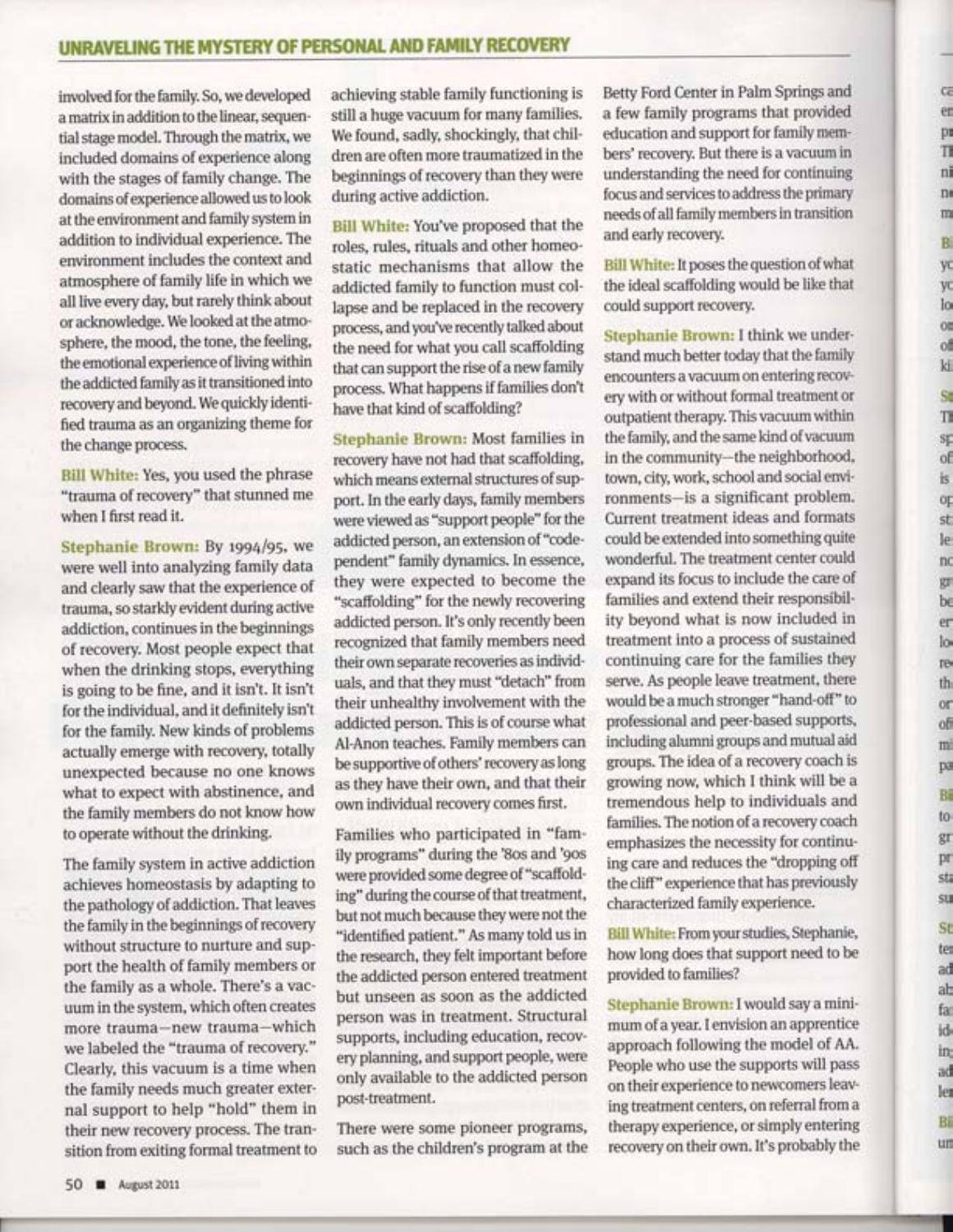case that most people who find recovery have not been in formal treatment programs or even any kind of therapy. Thus we need to conceive of "community supports" as a loosely organized network separate from any one treatment center or person.

Bill White: \Mhen I first read the book you and Virginia Lewis co-authored, you talked about family recovery following treatment, not in terms of days or months, but in terms of years. None of us in the field at that time had that kind of vision.

Stephanie Brown: I think that's correct. That's where the developmental perspective is helpful. The normal process of recovery for the individual and family is not all forward progress. Normal development is back and forth, not always just straight ahead growth. Periodic problems, or even ongoing struggles, are normal and expected as part of healthy growth, so they should not automatically be interpreted as a problem with recovery. Not only do individuals and families look and feel worse at the beginning of recovery and as they move forward, but the process itself-a deepening of memory and emotional understanding-will often create pain and conflict that can be misinterpreted as pathology rather than part of a growth process.

Bill White: You've had an opportunity to consult with many treatment programs in the development of family programs. How would you describe the state of family treatment and recovery support today?

Stephanie Brown: Treatment centers are still primarily focused on the addicted individual. They have not been able to add a family focus that allows family members to also be viewed as identified patients. They still are looking at the family as appendages to the addicted person, which is a huge problem in my perspective.

Bill White: Your work has enhanced understanding of the intergenerational nature of alcohol and other drug problems. Have you envisioned how such intergenerational cycles might finally be broken?

Stephanie Brown: I thinkwe've started to name and describe what happens in addicted families across generations, which is helping us understand family addiction and the complexities of family recovery. And I think we are poised to move beyond our current focus on the genetic and neurobiological influence on intergenerational transmission of addiction to include exploration of the larger psychological and social processes involved. We need more family research to understand these aspects of the transmission process and the kinds of family and community support processes that can influence these cycles and positively disrupt them. We need to help families who have intergenerational wlnerabilities understand family addiction processes and integrate recovery as an integral part of the family lifestyle and identity. We will not always prevent addiction because we don't know how to prevent it. But by intervening and supporting healthy family systems, we may someday be able to have an earlier, bigger impact on prevention.

BiIl White: Have you found any evidence that children in recovering families who go on to develop a problem themselves have a better prognosis for recovery?

Stephanie Brown: Yes. We were so lucky to interview a number of families in which the adult children were already in their own recoveries. Their parents had entered their recoveries when these young people were still children and adolescents; we could see and hear the impact on them of experiencing recovery while they were still young and living at home. We did see generational recovery, but we need more research and more subjects to confirm our findings.

Bill White: Treatment administrators lament that they can't provide family programming because no one's paying for it. What kind of supports could be

provided to families that wouldn't be contingent upon either public or private funding?

Stephanie Brown: We need to move toward community models to support families-the use of alumni on-site during active treatment, the use of alums and volunteers after treatment. The idea of volunteers is not new, but it needs to be valued, promoted, updated, and organized. I also think it would help if treatment centers could deeply understand the concept of the family as patient and build volunteer networks from this basis.

Bill White: You're describing the role of the treatment professional as not the first line of support, but as the safety net. That's a radically different view of the role of the treatment center and the private therapist.

Stephanie Brown: I don't think we're going to proceed otherwise. For treatment centers to lead the provision of family support, they must move beyond a fixation on money and billable services and look to how family support can be mobilized in the larger community. The fee-for-service system cannot provide an adequate level of family support over the course of the family recovery process. Professionals are vitally important at key points in an ongoing process. But they are parts of a bigger picture. We need to raise thevaluewe give to peer-based and other no-fee supports.

Bill White: You've been recenfly applying the concept of recovery to our whole culture, suggesting among other things that we as a culture are out of control, have lost our sense of limitation, and are prone to all manner of excess.

Stephanie Brown: American culture was formed in the r6oos with a basic belief in the power and entitlement of the individual. American identity and American character were formed on a sense of privilege. Americans sawthemselves as the chosen people, entitled to this new land and to the rest of the